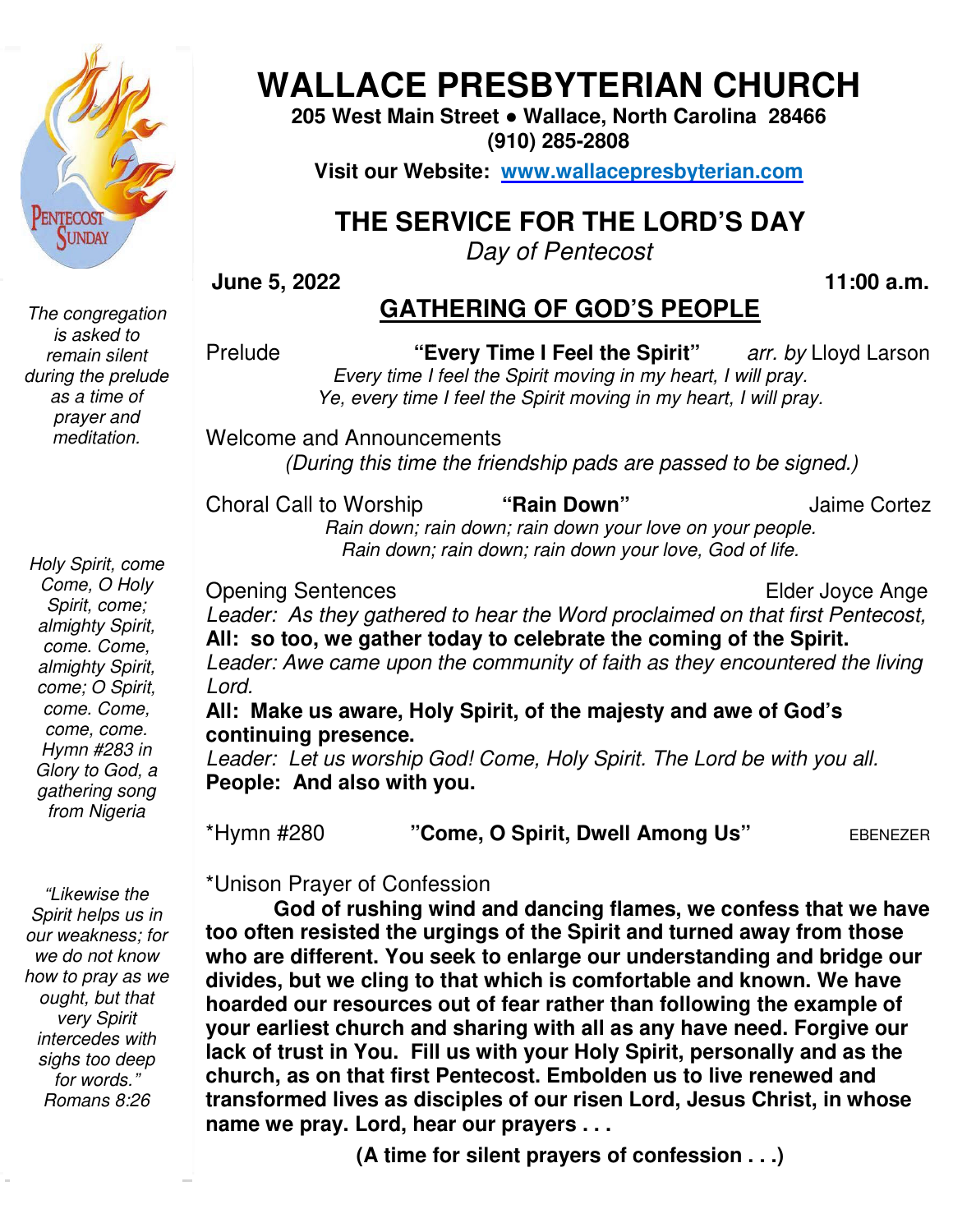*Romans 8:11 will give life to "If the Spirit of him who raised Jesus from the dead dwells in you, he who raised Christ from the dead your mortal bodies also through his Spirit that dwells in you."* 

\*Responsive Assurance of Pardon

*Leader: The good news and blessed truth is this: God*'*s Spirit is already here and at work in each of us personally and communally.* 

**All: Even now our mistakes and pretenses have fallen away and we are seen by God and claimed as God**'**s own beloved.**

*Leader: Friends, hear and trust the good news:* **All: In Jesus Christ we are forgiven!**

Gloria Patri **Glory Be to the Father Glory be to the Father, and to the Son, and to the Holy Ghost; as it was in the beginning, is now, and ever shall be, world without end. Amen, amen.** 

# **PROCLAIMING GOD'S WORD**

Children's Sermon

**Prayer for Illumination**<br> **Creak to us thi** 

 **Speak to us this day, O God, through the power of your Holy Spirit, that we may hear these familiar texts in new and fresh ways. Move them from mere words on pages, spoken in this place, and write them on our hearts that we may hear your Word for us today. Amen.** 

| <b>New Testament Lesson</b>                            |                                                      | Acts 2:1-21 | Elder Joyce Ange |  |  |
|--------------------------------------------------------|------------------------------------------------------|-------------|------------------|--|--|
| Gospel Lesson                                          | John 14:8-17, 25-27; John 20:19-23                   |             |                  |  |  |
| Sermon                                                 | "Breathe on Us, Breath of God" Dr. Philip K. Gladden |             |                  |  |  |
| A Time for Silent Reflection                           |                                                      |             |                  |  |  |
| Charol and Canaus satisfied Despanse to Caussaus, 4000 |                                                      |             |                  |  |  |

Choral and Congregational Response to Sermon: #288

**"Spirit of the Living God"**  *Spirit of the living God, fall afresh on me. Spirit of the living God, fall afresh on me. Melt me; mold me; fill me; use me. Spirit of the living God, fall afresh on me.* 

Pastoral Prayer with The Lord's Prayer

**Our Father who art in heaven, hallowed be Thy name. Thy kingdom come, Thy will be done, on earth as it is in heaven. Give us this day our daily bread; and forgive us our debts, as we forgive our debtors; and lead us not into temptation, but deliver us from evil. For Thine is the kingdom and the power and the glory, forever. Amen.**

*most confusing, exhausting, and tedious of all work. But when you are filled with the Holy Spirit, then the ministry of Jesus just flows out of you." Corrie ten Boom, Dutch watchmaker and Christian who helped shelter Jews from the Nazis* 

 *Lord's work in* 

*your own strength is the* 

*"Trying to do the*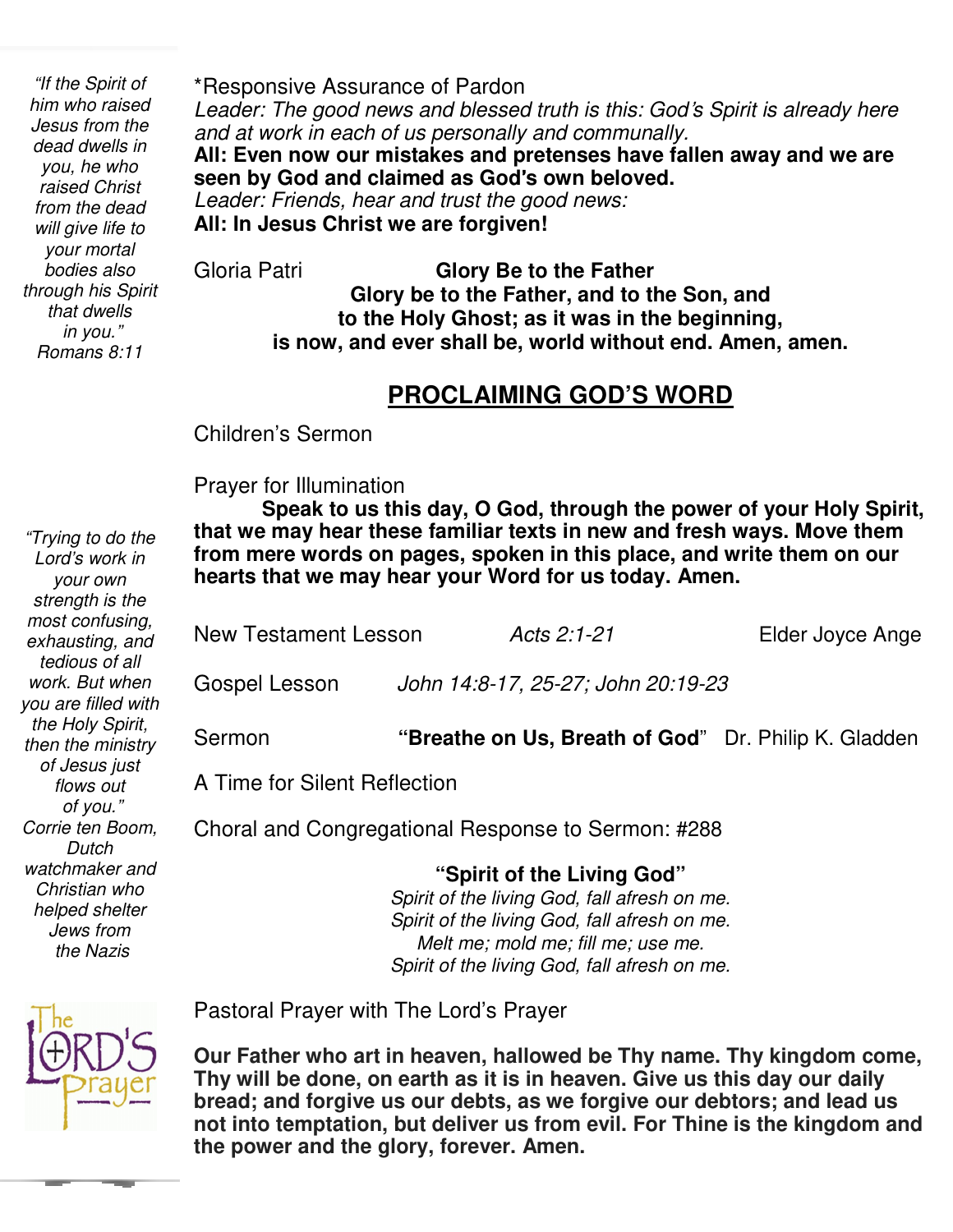### **GIVING THANKS TO GOD**

# Presentation of Tithes and Offerings/P.A.T.H. Offering<br> *d* Offertory **Consert Conservant Conservant Conservant Conservant Conservant Conservant Conservant Conservant Conser**

 *who establishes "But it is God us with you in Christ and has anointed us, by putting his seal on us and giving us his Spirit in our hearts as a first installment/down payment." 2 Corinthians 1:21-22*

#### **Offertory**

#### "Fill-a Me Up!"

 Choplin

Fill-a me up, come-a Holy Spirit, fill-a me up to the top-a my soul. Fill-a me up, come-a Holy Spirit, fill-a me up now and take control. *So many things try to fill me up, so many fill so many things try to weigh me down.*  Fill-a my heart now until you stay and chase the other things away. *Now my heart is an open door. Here your Spirit is welcome, Lord.* Fill-a my heart now and let it grow and change my life so all will know. *Fill-a my heart, come, Spirit.* 

*Fill-a me up, fill-a me up!* 

\*Doxology and Prayer of Dedication  *Praise God from whom all blessings flow; Praise God Praise Him all creatures here below; Praise Him above ye heavenly host; Praise Father, Son, and Holy Ghost. Amen.* raise Him all creatures here below;<br>aise Him above ye heavenly host;<br>e Father, Son, and Holy Ghost. Al



*"But you will receive power when the Holy Spirit has come upon you; and you will be my witnesses in Jerusalem, in all Judea and Samaria, and to the ends of the earth." Acts 1:8*

\*The Affirmation of Faith: *(from* "*A Declaration of Faith*" *of Presbyterian Church (U.S.A.)* 

**We affirm that the Holy Spirit is the Lord and Giver of life, the Renewer**  We affirm that the Holy Spirit is the Lord and Giver of life, the Renewer<br>and Perfecter of God's people, the One who makes real in us what God has done for us. We believe that by the power of the same Spirit, the **church can be set on its way again, even when it seems beyond hope of renewal. We are grateful heirs of reformations and awakenings. We are**  renewal. We are grateful heirs of reformations and awakenings. We are<br>faithful to the reformers of the past when we hold ourselves open in the **present to the forming and renewing work of the Spirit. We testify that today this same Holy Spirit makes us able to respond in faith to the gospel and leads us into the Christian community. The Spirit brings us**  present to the forming and renewing work of the Spirit. We testify that<br>today this same Holy Spirit makes us able to respond in faith to the<br>gospel and leads us into the Christian community. The Spirit brings us<br>out of dea **us to make the unity of Christians visible to a divided world and assures us that we shall be one.** church can be set on its way again, even when it seems beyon renewal. We are grateful heirs of reformations and awakenin faithful to the reformers of the past when we hold ourselves present to the forming and renewing work

| *Hymn #408          | "There's a Sweet, Sweet Spirit"         | <b>SWEET, SWEET SPIRIT</b> |
|---------------------|-----------------------------------------|----------------------------|
| *Benediction        |                                         |                            |
| *Choral Benediction | "Amen"<br>Amen, amen. Amen, amen, amen. | African American           |

\*Postlude

\**All who are able may stand. stand.*